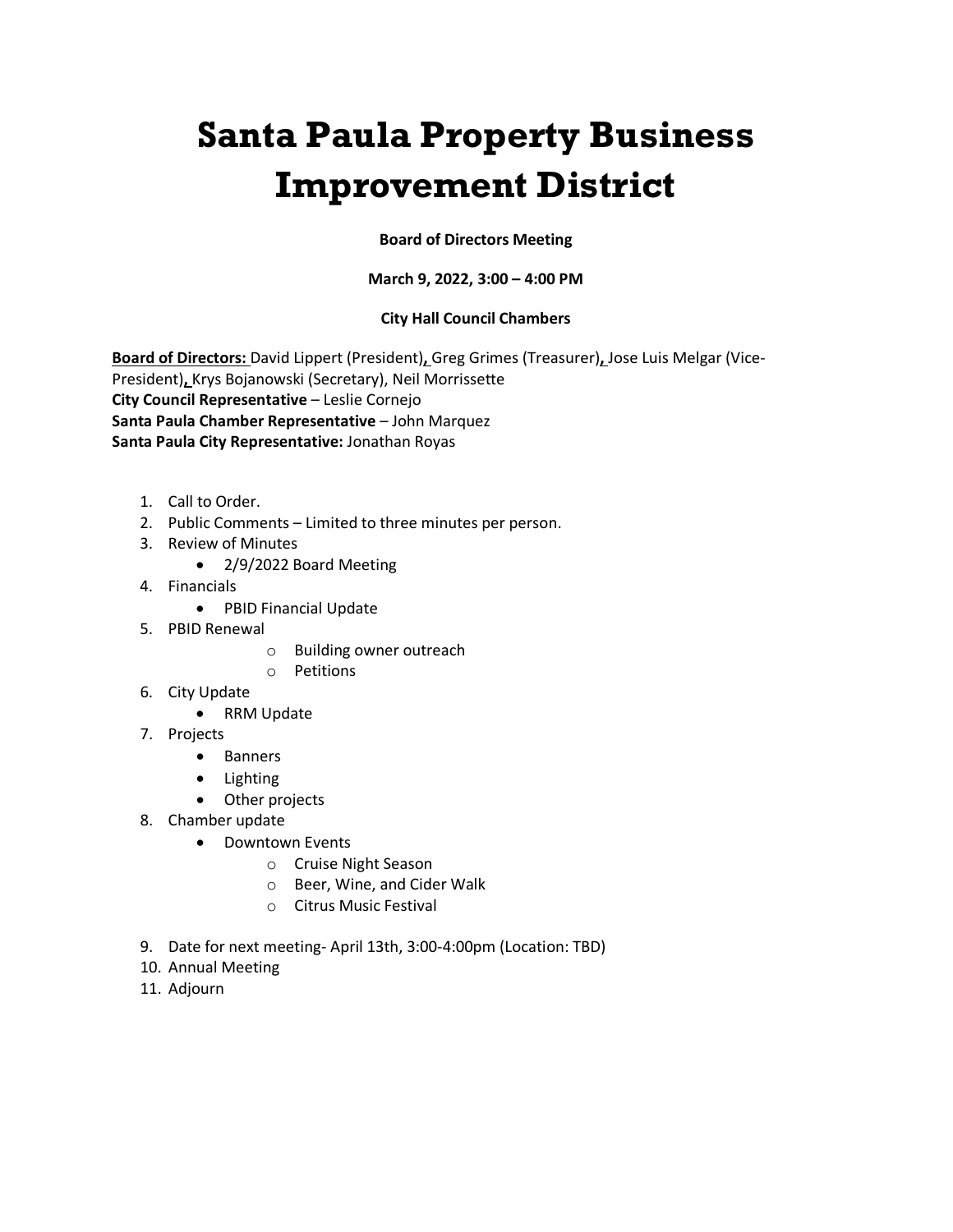## **Santa Paula Property Business Improvement District**

### **Minutes from Feb 9, 2022, 3:00 – 4:30 PM PST Zoom**

**In Attendance:** Jose Luis Melgar, Jonathan Royas, Leslie Cornejo, John Marquez, Greg Grimes, David Lippert, Krys Bojanowski, Neil Morrissette, James Mason **Absent:** None

1. **Meeting Call to Order:** Meeting was called to order at 3:01PM PST.

**2. Public Comments:** No public comments were brought before the board.

3. **Minutes:** Minutes from 1/12/2022.

Comment: David noted a correction on the minutes in Section 6. The letter "d" was missing from the word "asked".

#### **Jose motioned to approve minutes. Krys seconded. Motion carried.**

4. **Financials:** Current PBID Balance as of 1/31/2022 is \$125,671.07. This includes \$23, 073.99 from the PBID account and \$103, 597.08 from the city PBID account. Jonathan provided a new update from the city on Feb 8, 2022, that lists a new city PBID account total of \$112,578.63. The updated total balance is \$135,652.62. This will be reflected in an updated financial report to be sent out to the board. **Approval of minutes tabled until the next board meeting.**

#### **5. Consultant Update**:

**Property owner outreach**: Jonathan contacted Lisa Staben, owner of the Century 21 property, to discuss her interest in participating in the PBID. She will review the information and get back to him.

John provided the information for Vista Real Charter School. He will follow up with them once they review the materials.

Jose will reach out to Santa Paula Inn to see their interest in participating in the PBID district.

The Santa Paula Art Museum has interest in being included in the PBID district. John provided materials for them to review.

Jonathan asked the board if they would consider adding the three properties directly across the street from the SP Art Museum to be part of the district. **David motioned to have him contact those businesses to discuss their participation in the district. Krys seconded. Motion carried.**

**Petitions:** Kristin Lowell will send Jonathan the petitions for the PBID renewal. Jonathan and John will review and present to the group at a workshop scheduled for Wednesday February 23<sup>rd</sup> at 3:00pm in the City Council Chambers.